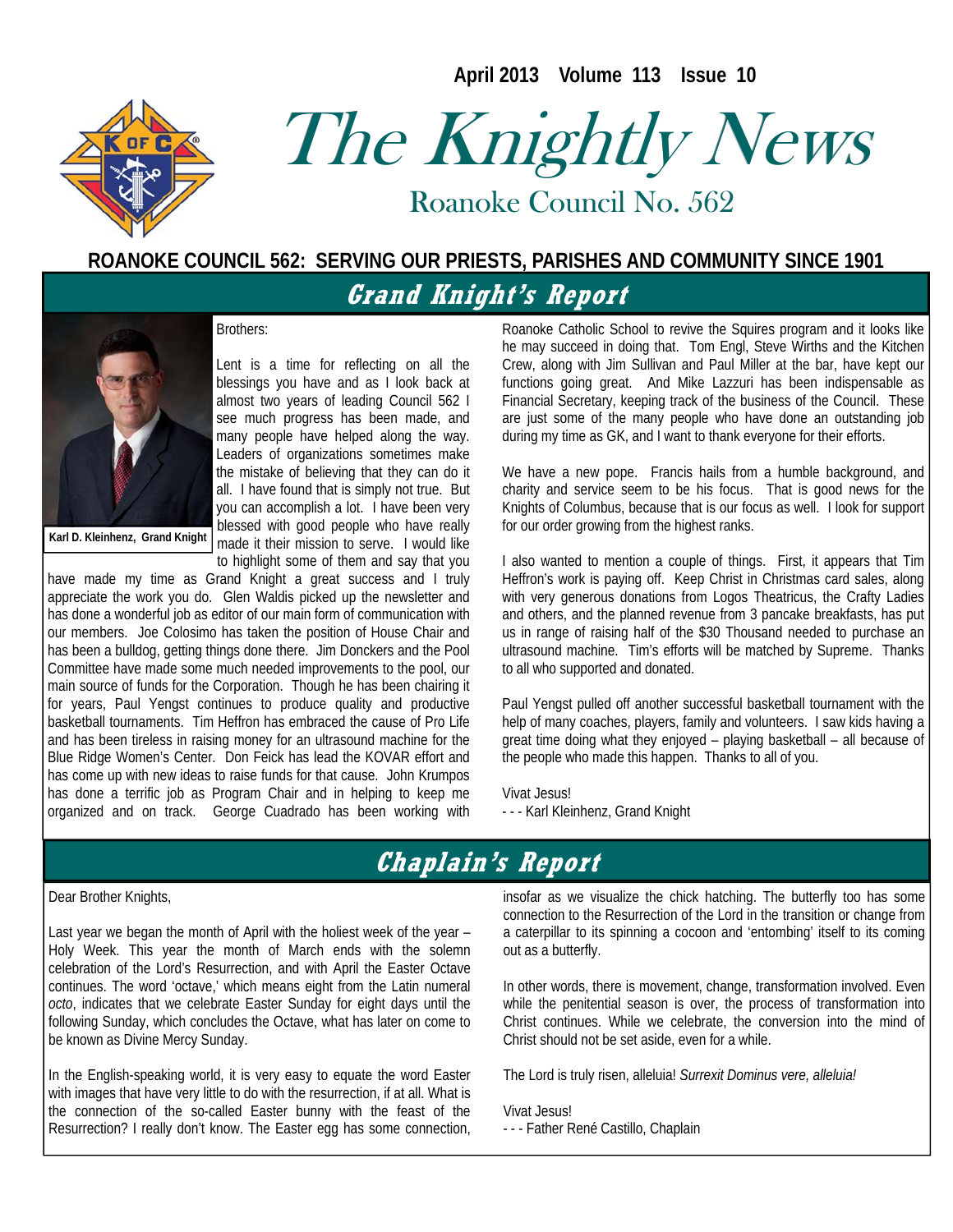#### Volume 113, Issue 10 **Page 2**

| <b>Council Officers</b>             |                        |              |  |  |  |  |  |  |  |
|-------------------------------------|------------------------|--------------|--|--|--|--|--|--|--|
| <b>Grand Knight</b>                 | Karl Kleinhenz         | 397-4028     |  |  |  |  |  |  |  |
| Dep. Grand Knight                   | John Church            | 769-0048     |  |  |  |  |  |  |  |
| Chaplain                            | Fr. Rene Castillo      | 343-7744     |  |  |  |  |  |  |  |
| Chancellor                          | Eric Schmucker         | 309-1417     |  |  |  |  |  |  |  |
| Recorder                            | Stephen Ratliff        | 774-4796     |  |  |  |  |  |  |  |
| Financial Sec.                      | Mike Lazzuri           | 774-8482     |  |  |  |  |  |  |  |
| Treasurer                           | Val Bernys             | 989-9282     |  |  |  |  |  |  |  |
| Lecturer                            | Alex Nelson            | 774-5079     |  |  |  |  |  |  |  |
| Advocate                            | Dave Chopski           | 344-0901     |  |  |  |  |  |  |  |
| Warden                              | Pat Reidy              | 725-8206     |  |  |  |  |  |  |  |
| Inside Guard                        | George Cusson          | 977-2944     |  |  |  |  |  |  |  |
| Outside Guard                       |                        |              |  |  |  |  |  |  |  |
| Trustee, 3rd Year                   | <b>Bob Canfield</b>    | 774-7554     |  |  |  |  |  |  |  |
| Trustee, 2nd Year                   | Mike Whelan            | 265-9722     |  |  |  |  |  |  |  |
|                                     |                        | 563-1387     |  |  |  |  |  |  |  |
| Trustee, 1st Year                   | Dick Sparks            |              |  |  |  |  |  |  |  |
| <b>Committee Chairmen</b>           |                        |              |  |  |  |  |  |  |  |
| Program Director                    | John Krumpos           | 989-1985     |  |  |  |  |  |  |  |
| <b>Council Activities</b>           | Eric Schmucker         | 309-1417     |  |  |  |  |  |  |  |
| <b>Community Activities</b>         | Nick Centrone          | 947-5226     |  |  |  |  |  |  |  |
|                                     | John Church            | 769-0048     |  |  |  |  |  |  |  |
| <b>Family Activities</b>            | Vacant                 |              |  |  |  |  |  |  |  |
| <b>Youth Activities</b>             | <b>Bill Partsch</b>    | 772-7120     |  |  |  |  |  |  |  |
| <b>Church Activities</b>            | Pat Reidy              | 725-8206     |  |  |  |  |  |  |  |
| Pro Life Activities                 | Tim Heffron            | 904-2746     |  |  |  |  |  |  |  |
| <b>KOVAR</b>                        | Don Feick              | 774-0187     |  |  |  |  |  |  |  |
|                                     | John Krumpos           | 960-1825     |  |  |  |  |  |  |  |
| Newsletter                          | Glen David Waldis      | 982-0835     |  |  |  |  |  |  |  |
| Kitchen                             | Tom Engl               | 989-3708     |  |  |  |  |  |  |  |
|                                     | John Church            | 588-7968     |  |  |  |  |  |  |  |
|                                     | Mike Lazzuri           | 774-8482     |  |  |  |  |  |  |  |
|                                     | Steve Wirth            | 520-2885     |  |  |  |  |  |  |  |
| <b>Basketball Tournament</b>        | Paul Yengst            | 556-8883     |  |  |  |  |  |  |  |
| <b>KCIC</b>                         | Karl Kleinhenz         | 982-8140     |  |  |  |  |  |  |  |
|                                     | Joe Devlin             | 206-2622     |  |  |  |  |  |  |  |
| Pool                                | Jim Donckers           | 345-3902     |  |  |  |  |  |  |  |
|                                     | Joe Devlin             | 206-2622     |  |  |  |  |  |  |  |
|                                     | Charlie Aesy           | 977-3364     |  |  |  |  |  |  |  |
|                                     | George Cuadrado        | 989-1758     |  |  |  |  |  |  |  |
| Membership                          | Dave Chopski           | 344-0901     |  |  |  |  |  |  |  |
|                                     | <b>Charles Hatcher</b> | 314-3360     |  |  |  |  |  |  |  |
|                                     | <b>Steve Wirth</b>     | 520-2885     |  |  |  |  |  |  |  |
| Home Improvements                   | Paul Yengst            | 556-8883     |  |  |  |  |  |  |  |
| House                               | Joe Colosimo           | 989-7969     |  |  |  |  |  |  |  |
| Club Room                           | Jim Sullivan           |              |  |  |  |  |  |  |  |
|                                     |                        | 774-7034     |  |  |  |  |  |  |  |
| Ceremonials                         | Don Feick              | 774-0187     |  |  |  |  |  |  |  |
| Canfield Scholarship                | Jim Sullivan           | 774-7034     |  |  |  |  |  |  |  |
|                                     | Grand Knight           | 397-4028     |  |  |  |  |  |  |  |
|                                     | <b>Bob Canfield</b>    | 774-7554     |  |  |  |  |  |  |  |
|                                     | Joe Moses              | 389-0309     |  |  |  |  |  |  |  |
|                                     | Mike Gibson            | 989-4980     |  |  |  |  |  |  |  |
| <b>Retention Committee</b>          | <b>Bill DeBerry</b>    | 343-7849     |  |  |  |  |  |  |  |
|                                     | Steve Talevi           | 989-1302     |  |  |  |  |  |  |  |
| Historian                           | <b>Bill Howard</b>     | 989-9399     |  |  |  |  |  |  |  |
| RC School Board Rep.                | Dan Zipfel             | 334-1326     |  |  |  |  |  |  |  |
| OLN Parish Rep.                     | Don Feick              | 774-0187     |  |  |  |  |  |  |  |
| St. Elias Parish Rep.               | <b>Jim Donckers</b>    | 345-3902     |  |  |  |  |  |  |  |
| St. Andrews Parish Rep. Bobby Ellis |                        | 366-5102     |  |  |  |  |  |  |  |
| Insurance Rep.                      | Ken Bagnasco           | 888-211-9478 |  |  |  |  |  |  |  |
|                                     |                        |              |  |  |  |  |  |  |  |

**IN CASE OF ILLNESS, NEED OR DEATH, PLEASE NOTIFY ONE OF THE FOLLOWING:**  Grand Knight 982-8140 Chaplain 343-7744<br>Financial Sec. 774-8482 Financial Sec. **562 COUNCIL HOME**  3136 Harris Street, Roanoke, VA 24015 Mail: PO Box 715, Roanoke, VA 24004 Phone: 540-774-8296 www.kofc562.org Business Meeting - 1st Monday of Month—7:30p.m. Social Meeting - 3rd Monday of Month—6:30p.m.

## **KC House Committee Korner**

We have removed the 1970's style strobe lights and now have lighting in the Club Room that is more pleasing to the eyes. Thank you to Brother David Alderman Electrician Extraordinaire.

With all the recent improvements to the Knights of Columbus Meeting Hall, we are ready to rent the hall to members, member's family and to the public.

If you have an interest in renting the Hall for a Wedding Reception, Graduation Party, Birthday, Anniversary, Baby Shower, or any special event please contact KofC House Chair Joe Colosimo at 989-7969 wallst1217@cox.net or Rental Chair Randy Gatzke.

#### **Catholic Historical Museum**

The Catholic Historical Museum at 400 Campbell Ave., across from St. Francis of Assisi, will be having an open house on April 27 and 28 from 10 to 2 both days. Stop by and see some of the history of the Church in the Roanoke Valley.

#### **Nominating Committee**

The Grand Knight has appointed the following members as the Nominating Committee: David Chopski - Chairman, Matt Duffy, and Bob Canfield. Please contact these members to let them know your desire to serve as an Officer during 2013-2014 fraternal year for Knights of Columbus Council 562.

# **Knights of Columbus State Convention**

Our Council has the honor of being one of the host councils for 2013 State Convention. The Convention will be at the Roanoke Sheraton Hotel from April 25 thru 28. Go to the State website to register. If you are willing to lend a hand at the registration tables, contact Dave Chopski (344-0901) or John Krumpos (989-1985). Call Dan McBride (239-7539) if you can help bar tend at the hospitality room.

# **Knight of the Month Family of the Month**

 **PJ Lions** John & Stephanie Urquhart for joining the Pool Committee for volunteering at the basketball Tournament

 **Jeff Echols & Mark Herron**  for their work on the Basketball Tournament

# **Happy Birthday Brother Knights!**

Dennis D. Carr Terrence J. Hauck John W. Peters Michael B. Burns Michael Emmett Warner Arturo M. Ybanez Edward McDonough Daniel W. Zipfel Frank A. Santoroski

Michael M. Downs Valentine L. Bernys, Jr. Terranc O'Shaughnessy James E. Chewning, Jr. Stephen W. Weatherman Michael H. Gibson Ronald L. Pritchard, Sr. William L. Howard Frank J. Wagner, Jr.

Thomas M. Schons Richard F. Vitolo Peter J. Voorhis Thomas P. McGrath Jack T. Smith Pedro A. Escamilla Joshua M. Nowocin Gordon G. Dewhurst

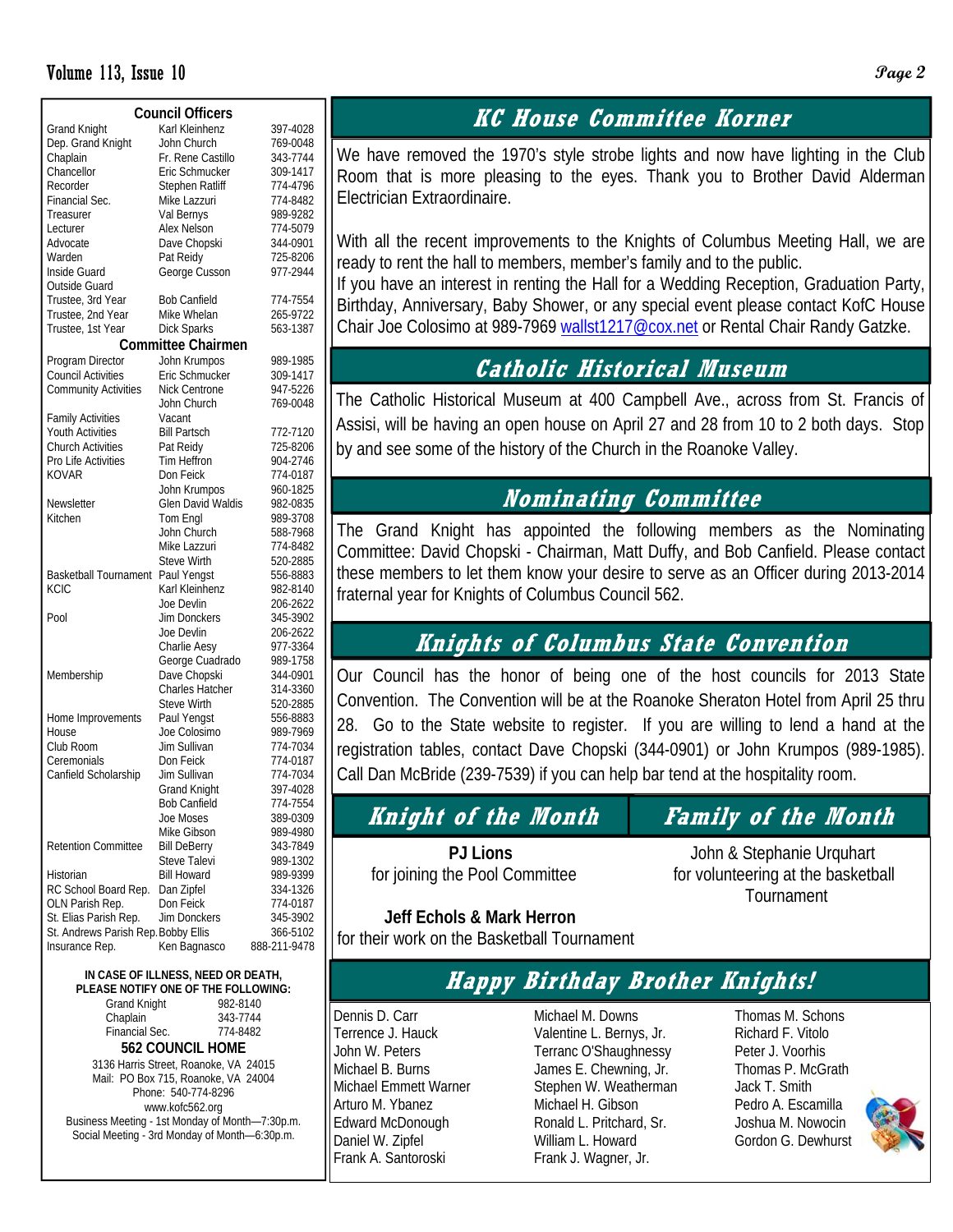## **Canfield Scholarship Deadline Draws Near**

Applications for the 2012 Canfield Scholarship will be considered based on past academic performance, financial need, and a demonstrated dedication to service in the community or church. All applications must be received by April 15th, 2013 and must be accompanied by a copy of the applicant's most recent transcript showing classes taken and grades obtained. Transcript does not have to be an official copy. Applications received after the cut off date or applications received incomplete will not be considered. Because of limited funds only ten \$500 scholarships can be awarded thus not all applications can be granted. The decisions of the committee are unanimous and final.

Current application may be downloaded from the Council 562 website. www.kofc562.org

# **KOVAR**

Our annual fund raising drive for the Intellectual Disabled begins May 3<sup>rd</sup> and 4<sup>th</sup> at the Cave Spring Kroger. We'll be at Walmart the next Friday and Saturday, May 10<sup>th</sup> and 11<sup>th</sup>, then onto Tower's Kroger Friday, May 17<sup>th</sup> and 18<sup>th</sup> before going to the Vinton Kroger on May 24<sup>th</sup> and 25<sup>th</sup>. Like the pancake breakfasts, this should be a family effort, so talk to your family and get them to help you. Be generous with your time when we call.

Each year, we reserve the Tanglewood Kroger for our youth to man the collection cans by themselves (with Knights as chaperones). This year, they will be working two hour shifts from 4:00 PM to 8:00 PM on Friday, May 3rd and 9:00 AM to 5:00 PM on Saturday, May 4<sup>th</sup>. Ask your children and grandchildren to volunteer to help. If you can stand as chaperone during this weekend, please volunteer!

- - - John Krumpos (989-1985

# **43rd Basketball Tournaments Come to Successful Close**

The Council's four-league basketball tournaments concluded on Championship Sunday, March 10. Thanks to the efforts of many Knights and their family members and non-Knights, we were able to host thirty-two recreation league teams.

Proceeds from the tournaments will be used to fund the Council's youth activities outreach in the community.

### **Knights of Columbus Pool Memberships**

The Olympic Park Pool Membership for 2013 pool season is discounted 50% for all Knights of Columbus members. Contact PGK Jim Donckers at 345-3902 or Brother George Cuadrado at 342-1248 for member application or more information.

# **Pro-Life In Action**

Brothers, we are a little more than \$3000 short of the money needed to purchase the ultrasound machine for the Blue Ridge Women's Center. As studies have shown that an ultrasound image of her baby is very effective in dissuading a woman from having an abortion, this is a VERY positive, proactive way that we can reduce the tragic number of abortion in our area!

We have permission from our priests to hold pancake breakfasts at our three parishes to help raise this amount. We will be hosting the breakfasts at OLN on April 7<sup>th</sup>, at St. Andrews on April 21<sup>st</sup>, and at St. Elias on May 19<sup>th</sup>.

We will need your help preparing the food (pancakes, sausage and eggs), serving and bussing tables. This should be a FAMILY effort, so talk to your family and ask for their help. Be generous when you are called to help…and when you purchase your breakfast!

[Brother Bob Lewis has again been very generous in this effort. Please remember to patronize his McDonald's store in Vinton!]